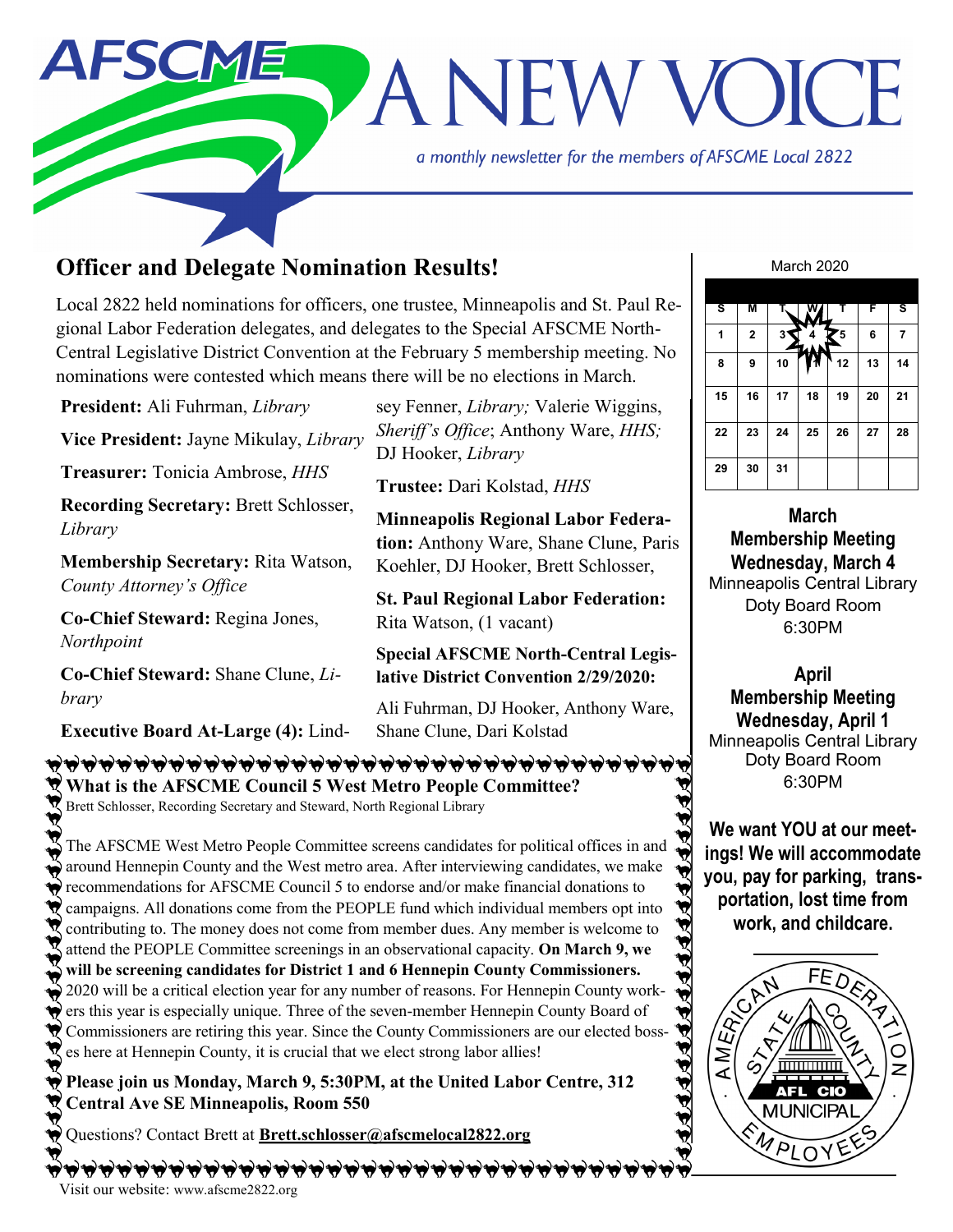# **AFSCME Hennepin County stands in solidarity with its SEIU siblings in struggle!**

Workers with the Service Employees International Union (SEIU) have voted to strike. SEIU Heathcare MN, which represents more than 3,000 healthcare workers, and SEIU Local 26, which represents 6,500 janitors and security guards (including Hennepin County contracted workers) both planned to strike at the end of February if their demands weren't met.

The SEIU-represented workers at HealthPartners were facing increased healthcare costs, and changes to the rules to make it harder to earn overtime pay. At the same time, HealthPartners has increased their CEO's salary by \$600,000 last year.

SEIU Local 26 is up against metro-area contractors refusing to honor the earned sick and safe time requirements of St. Paul and Minneapolis. SEIU Local 26 is also fighting for a \$15 minimum wage and to secure employer-funding for safer working conditions. SEIU Local 26 represents many of the people who keep our workplaces at Hennepin County safe, clean, and in working order, so we owe them as much solidarity and support as we can give them.

Both of these strikes were sanctioned by the AFL-CIO's Minneapolis Regional Labor Federation. This means that the AFL-CIO is supporting the strike effort, and every AFL-CIO affiliate, like AFSCME, is expected to honor the picket lines when possible. While public sector workers usually can't honor picket lines at our places of employment, nobody can force us to do business somewhere where there is a strike.

The last few years have seen a resurgence in the willingness of workers to fight back against the boss by withholding their labor. **Successful strikes build power for all workers**. We have a responsibility to our siblings in the labor struggle, and to ourselves, to see that these strikes succeed.

# **Update**

**Strikes work. Even the threat of strikes work, if workers are prepared to follow through. As of February 24, both SEIU HealthCare and SEIU Local 26 Security Officers had made tentative bargaining agreements that met the majority of their demands. SEIU Local 26 planned a one-day strike and rally in solidarity with janitorial workers, including workers who keep Hennepin County buildings clean!**

# **Department Updates!**

## **DOCCR**

Adult Field Services has started the practice of disciplining OSIII employees for excessive unexcused absences or tardies. FMLA leaves are covered, but any time that has not been pre-approved, or when the employee has exhausted all vacation/ sick or PTO hours, the employer is counting any absence or tardy as unexcused, even with a doctor's note. Staff should be made aware of this current practice in order to prevent discipline. If this has been happning to you, reach out to DOCCR Steward Susannah Olson, **susannah.olson @afscmelocal2822.org** 

## **Library**

2822 has filed two class-action grievances around holiday pay in the libraries. The first grievance, which has a Step 2 hearing scheduled for Friday, March 13, seeks to ensure that bargaining unit subs are properly paid for work done on open holidays (like Thanksgiving Friday). The second grievance seeks to clarify that 2822 library workers should be paid the holiday premium for any worked holiday; the County seems to be trying to make a confusing distinction between being "scheduled" and "volunteering to work." This grievance was denied at Step 2, so we are pursuing a Step 3 grievance through mediation.

# **Service Centers**

We met with management on February 12 to discuss issues with Service Center workers not receiving tuition reimbursements in a timely fashion. Human Resources agreed to the following:

★ Identify workers who were unable to receive the last \$500 for their 2019 reimbursement. They may qualify for a reimbursement if they were wrongfully denied.

- ★ Human Resources will update Tuition Reimbursement document requirements in APEX by April 12 2020.
- ★ Human Resources clarified that the employee do not have to submit a certified transcript, if they submit the following printed information instead: Start to end dates; Number of credits; Number of courses; Final grades (If final grades show Student ID number only, a scanned copy of the student ID that shows the number and employee name must be included.)

If you have questions or need help, reach out to Service Center Stewards Gertrud Wiesner or LaKeashia Moore:

#### **Gertrud.wiesner @afscmelocal2822.org**

## **Lakeashia.robinson @afscmelocal2822.org**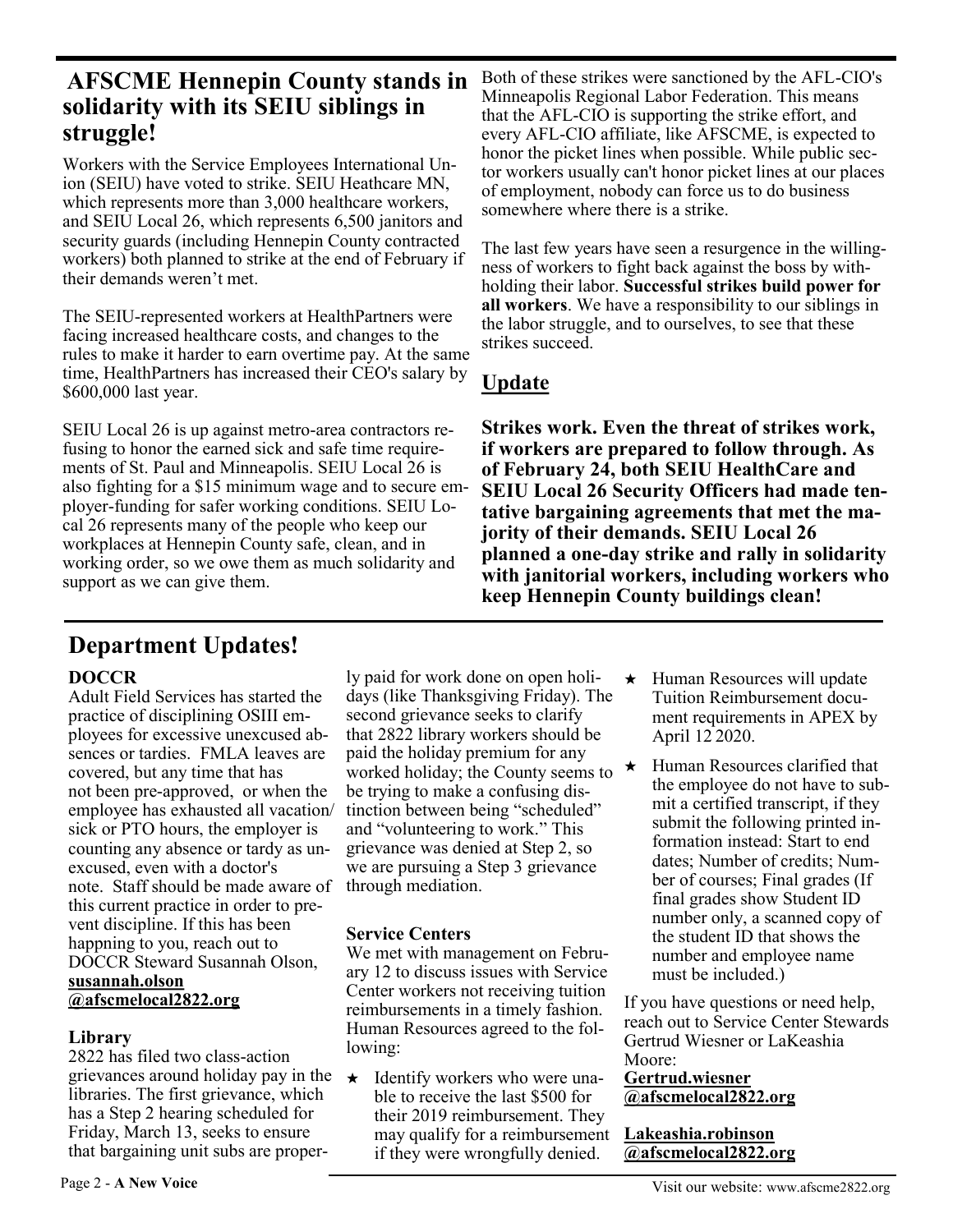# **AFSCME Announcements**

#### **Service Center MOU Vote Results!**

The Service Center Memorandum of understanding was approved by the membership. The changes will go into effect starting the first paycheck in March. We want to thank our team and all of the Service Center workers for showing the importance of continuing to talk with each other and push the County for better wages in the service centers.

#### **Attend the 2020 Labor Notes Conference in Chicago!**

The Labor Notes Conference is the biggest gathering out there of grassroots union activists, worker center leaders, and all-around troublemakers. Meet thousands of labor and union activists in more than 200 meetings and workshops. Local 2822 will be paying for 14 members to attend. Interested? **We will be having nominations to select the 14 attendees at the March 4 membership meeting.**

#### **Attend a Council 5 Regional Planning Meeting**

As part of Council 5's strategic plan, AF-SCME leaders are holding recurring regional planning meetings for members across the state. These meetings provide an excellent opportunity for members to build solidarity with folks from other locals, as well as a space for planning collective work to advance our union's mission based on each region's specific needs, issues and interests. Scheduled West Metro Meetings: **April 22 at 4:30PM; [Room 365, United Labor](https://u1584542.ct.sendgrid.net/mps2/c/6gA/ni0YAA/t.2xg/Iu8gUv5xRt-x6UlDkbp77Q/h2/VrRKfgBRlQEgyCYxGCgpRYkW2Utjl0O8tuxmDGJNCkIV533aScABXG498sMEgyXD9pnB-2BHVPk-2FB6M8uzgT4xBBxBbXtr-2BdH8II0cBiNcbqilDq-2BtybmsCw3-2F2foS5-2FRJAonel0VdVWzZbrXxZ61GV9UkLV5kHUmDHQ-2)  [Centre, Minneapolis](https://u1584542.ct.sendgrid.net/mps2/c/6gA/ni0YAA/t.2xg/Iu8gUv5xRt-x6UlDkbp77Q/h2/VrRKfgBRlQEgyCYxGCgpRYkW2Utjl0O8tuxmDGJNCkIV533aScABXG498sMEgyXD9pnB-2BHVPk-2FB6M8uzgT4xBBxBbXtr-2BdH8II0cBiNcbqilDq-2BtybmsCw3-2F2foS5-2FRJAonel0VdVWzZbrXxZ61GV9UkLV5kHUmDHQ-2)**

#### **February Meeting Highlights**

- $\star$  The membership approved a motion to sponsor former 2822 retiree members to attend Day on the Hill
- ★ The 2822 Executive Board and Stewards had a planning meeting in February: look for a report back in the next newsletter!
- ★ The HC Policy Committee approved a statement of solidarity with SEIU HealthCare MN and SEIU Local 26, who both had strike votes. Read the statement to the left, plus updates!

**Upcoming Events**

(a more complete list is on our website, www.afscme2822.org)

#### **International Women's Day Sunday, March 8**

International Women's Day has its roots in working women's struggles as New York textile workers in the 1850s. The struggle continues today, as the fight for fair wages, safe working conditions, and the right to vote spread throughout the world.

#### **AFSCME West Metro People Committee Candidate Screening Monday, March 9, 5:30PM United Labor Centre, Room 550**

#### **312 Central Ave SE, Minneapolis**

Get involved in screening candidates for political office, including candidates for the three open Hennepin County Commissioner seats. For information or questions, contact Brett:

**brett.schlosser@afscmelocal2822.org**

#### **HC AFSCME**

**Education, Engagement, and Outreach Committee Monday, March 9, 5:30-7PM Health Services Building, Room 110, 525 Portland Ave. S, Minneapolis**

Each month, folks from the different HC AFSCME Locals meet and plan ways to inform and connect with our members. Interested? Contact Ali: **ali.fuhrman@ afscmelocal2822.org**

#### **Labor Lunches**

**Wednesday, March 4, 11AM-1:30PM Health Services Building, Room 110 525 Portland Ave S, Minneapolis**

#### **Wednesday, March 18, 11AM-1:30PM South Minneapolis Hub, Conf. Room 331 2215 East Lake Street, Minneapolis**

Come for the lunch, stay for the solidarity!

We will be preparing for next contract negotiations, discussing current class action grievances, and learning about our rights as union workers. Thirty minute presentations begin on the hour and half hour.

#### **AFSCME Day on the Hill Tuesday, March 31, All Day**

Be part of the Big Green AFSCME Machine at the Minnesota State Capitol. Lost time and meals provided. Contact Ali if you want to attend! **Ali.Fuhrman@afscmelocal2822.org**

#### **Labor Notes Chicago Conference April 17-19**

Hyatt Regency O'Hare at Chicago's O'Hare Airport

The Labor Notes Conference is the biggest gathering out there of grassroots union activists, worker center leaders, and all-around troublemakers. Meet thousands of labor and union activists in more than 200 meetings and workshops. Local 2822 will be paying for 14 members to attend.